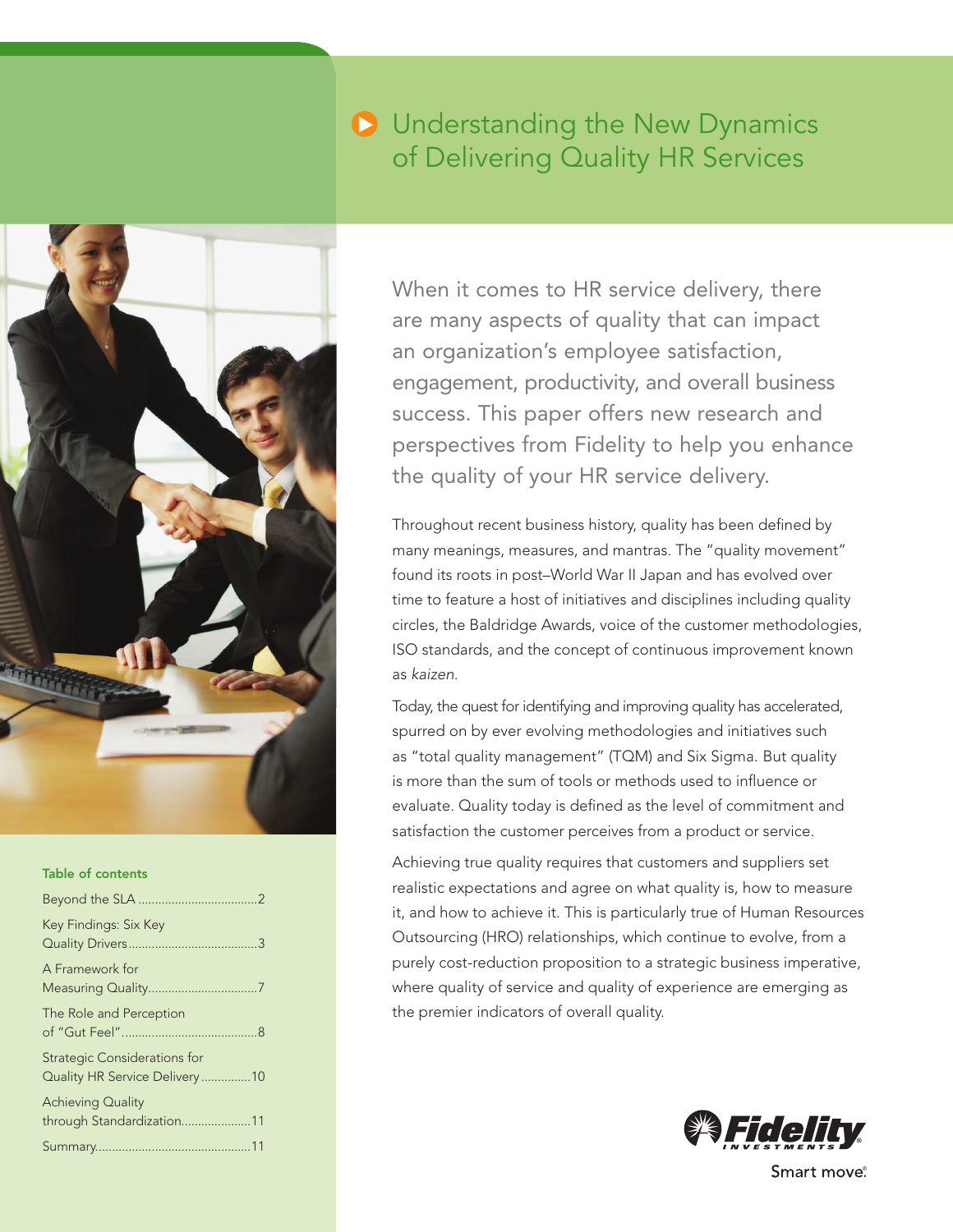### Beyond the SLA

Traditionally, SLAs (service level agreements) have been a mechanism to gauge the quality of an outsourcer's services. Properly structured SLAs can be used to measure the quality of the transactional service provided and as a basis for quality improvement. SLAs can measure technical things such as uptime, system availability, and process change requests.

However, SLAs by themselves cannot measure the perceived quality of the HRO engagement. To be truly effective, other measures, both quantitative and qualitative must also be considered.

Since the introduction of SLAs, clients and providers have used accuracy, consistency of performance, and other service delivery measures in outsourcing engagements. While important measures, they provide only a minimum standard by which to assess quality. Clients should demand more of their providers and work with them to agree upon a common definition of what represents a quality service delivery engagement for their business or industry.

#### Measuring HRO Quality

In the early days of HRO, clients and providers often defined success in terms of cost savings rather than in terms of quality improvements. While cost is still an important component in every engagement,

HR decision makers today are demanding quality HR service delivery at every turn—and are developing new ways to measure success. Most HRO providers recognize that quality is not just a compliance issue, it is an underlying principle of how they do business. They understand that quality HR service delivery can increase business productivity and drive real business results. With improved reporting, measurements, and transparency, providers and the clients they serve play an important role in assuring that quality gets delivered consistently throughout their organizations.

#### The Need for Research on HRO Quality

Primary research<sup>1</sup> on the topic of HRO Quality was commissioned over the past year by Fidelity. The firm wanted to know more about the role that an HRO provider plays in their clients' service delivery, and to better understand the critical factors of success in delivering quality services in a dynamic business climate. Key questions asked included:

- What are the key drivers of successful HR service delivery?
- Does the market have a definition of quality beyond SLAs?
- What are the most important elements of quality, and how are they prioritized?
- Does the perception of quality play a role in determining success in an HRO engagement?
- How can quality be measured?



Over the last eighty years, many manufacturing production experts, business consultants, and process improvement specialists have worked to evolve the business quality movement around the world.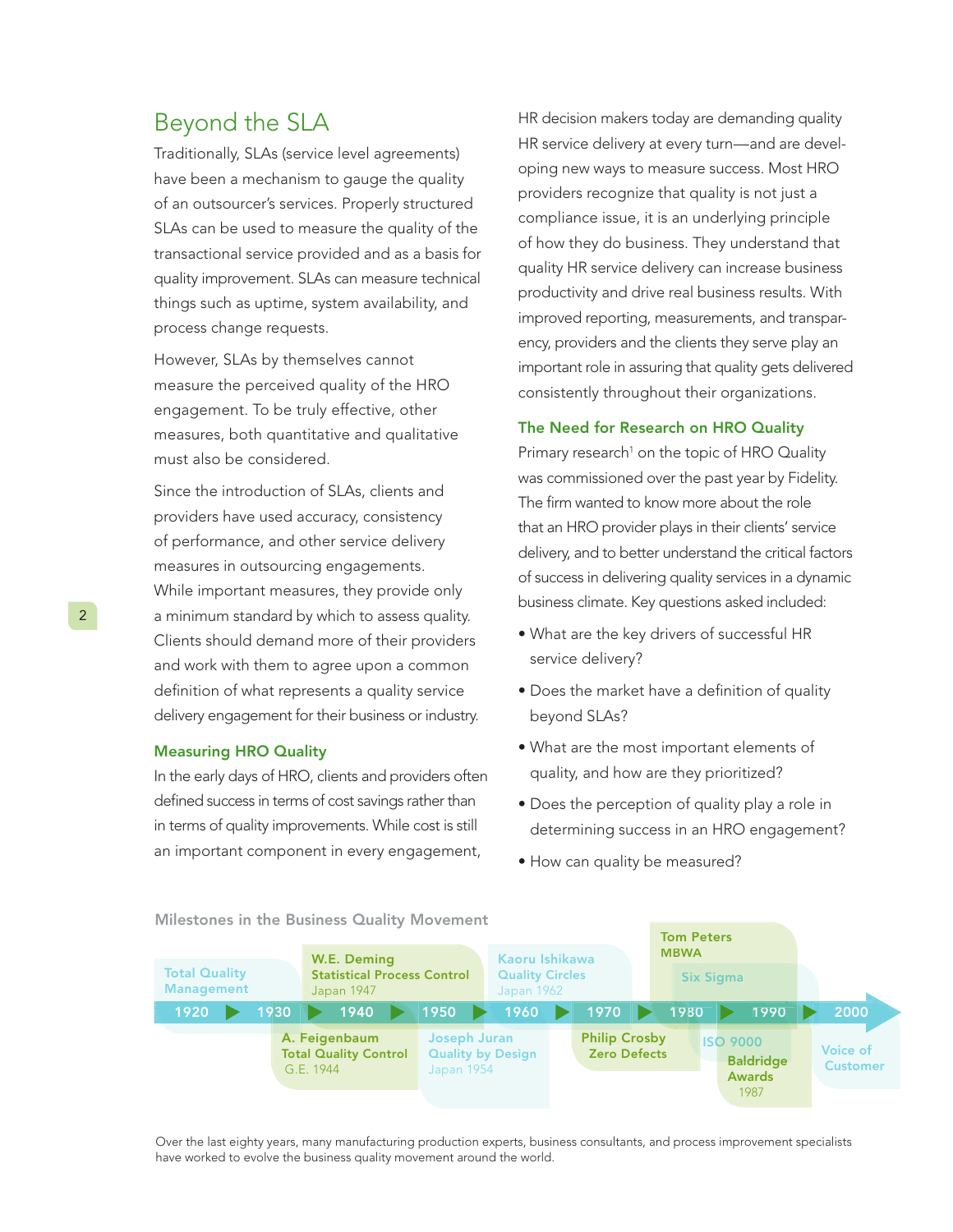## Key Findings: Six Key Quality Drivers

The study identified six key drivers of quality in an HRO relationship (see chart below). The top three quality categories are covered in detail here: service delivery, provider agility, and relationship. Three additional critical factors—product/service, implementation, and standards/compliance were deemed important to consistent quality HR service delivery and are covered briefly in this paper.



#### Service Delivery

Service delivery is the lifeblood of every HRO engagement; all other quality factors are meaningless without the ability to deliver. So, it is no surprise that service delivery was ranked as the leading driver of HRO quality, according to HR executives participating in the research study.

A major component of service delivery is the processing of HR transactions. Through successful HRO engagements, companies have learned that transaction processing execution is best handled externally. HRO providers have experience in handling millions of transactions per day, and a true measure of success means consistently delivering quality to all clients, across all markets and industry segments.

When HR professionals were asked to rank important factors of Service Delivery Performance—the day-to-day operation of processes and systems—the top response was "consistency of performance." This was followed by "accuracy of service delivery" and "fast, first-time problem resolution."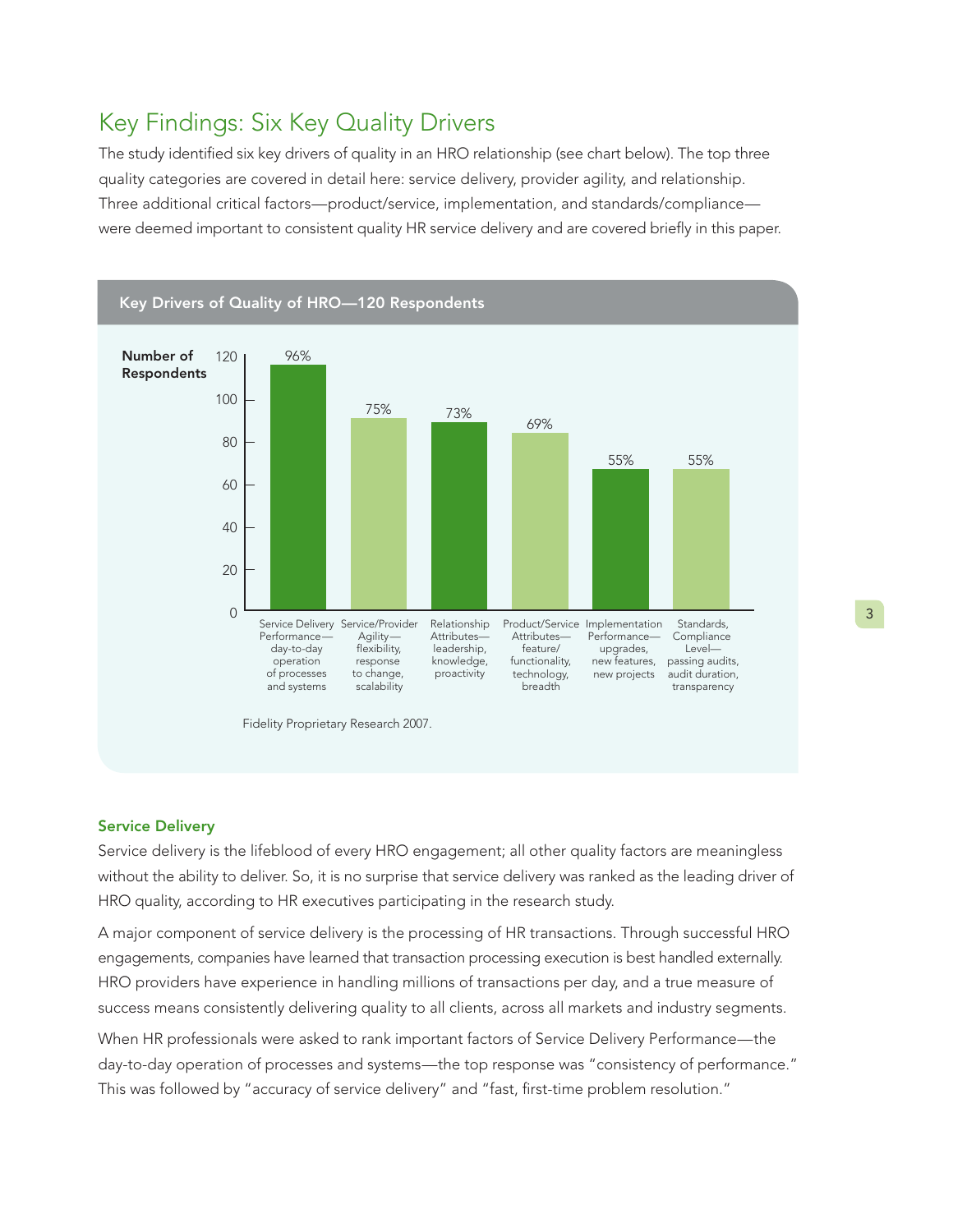

Ideally, issues are resolved the first time, with a "one and done" approach where provider service representatives have the skills, knowledge, and technology to resolve a particular problem during a single service-call session with the employee or retiree. Reducing variability in common HR processes can also play an important role in driving the speed of resolving problems in HR service delivery.

In addition, although the factor of positive feedback can be more difficult to measure, it can be an important aspect in determining the overall success of any HRO engagement and should be closely monitored by HR executives.

#### Service Provider Agility

Change is a constant in the world of business, and HR leaders often look to external partners capable of reacting quickly to market dynamics. Let's now examine the role that provider agility and the ability to adapt to change play in driving quality HR service delivery. Agility is defined as

the power to move quickly and easily; nimbleness. When HR executives describe provider agility, they typically look at how suppliers can support them in ways that allow their business and HR systems to operate with more flexibility and adaptability. To better support HR initiatives, suppliers should be able to anticipate and react to change; further, their people, process, and technology systems must react to change and evolve to meet client needs in the near and long term.

For example, a traditional national retail banking company is growing rapidly, expanding across the United States, and acquiring a number of related businesses (credit card processing companies, private banking firms, regional banks). They need to work with a supplier that is responsive to their rapidly changing needs and already has standard processes in place that can efficiently support everyday situations. The provider should also be able to provide ongoing support for HR programs and operations as they evolve in the future.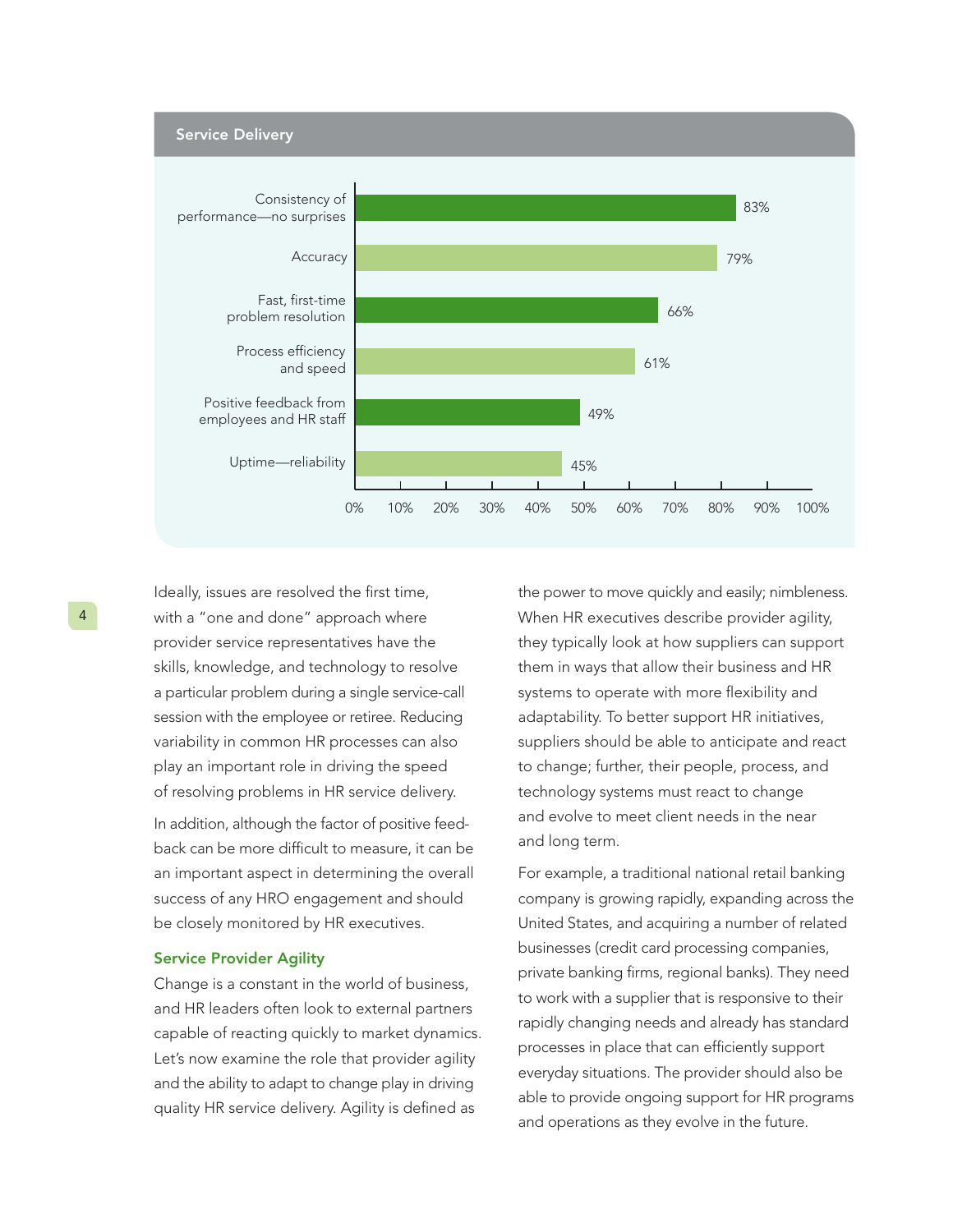

 Finally, provider agility tends to be a more qualitative and less quantitative assessment of quality. Why? Because it requires an assessment beyond numbers. It demands an understanding of the processes and a willingness and capability to add value beyond service delivery. "Responsiveness to changing needs" was important to the market in determining a quality relationship and exceeded the other drivers of agility. To be agile, providers need to listen to and understand their clients' needs. Their systems, resources, knowledge, and processes need to be designed with the future in mind—yet flexible enough to quickly react to changes in a dynamic business environment and shifting HR landscape.

#### Relationship Attributes

Business is all about human relationships, and HRO is no exception. Topping the relationship category was a quality driver that was exceedingly important—accountability. HRO is not just the right technology coupled with the right process. It's about the right people and the human factor, which should not be overlooked in this equation. The results of this category show how important it is to rely on relationships—and the people, skill sets, communications abilities, and positive service attitude that should come with them.

There were no surprises in the findings that ranked "responsiveness—fast issue resolution" and "being proactive—recommending process improvements" second and third in our survey. They underscore the fact that key people employed by providers become an extension of your own HR department and they must fully understand the needs of their clients' employee population—and how to drive quality HR service delivery to best serve them.

When service delivery snags arise, it is the people working to support the business—not systems or processes—who can actually determine the speed of response and drive toward problem resolution. They are empowered to make decisions on their client's behalf and then follow through on their service delivery commitments.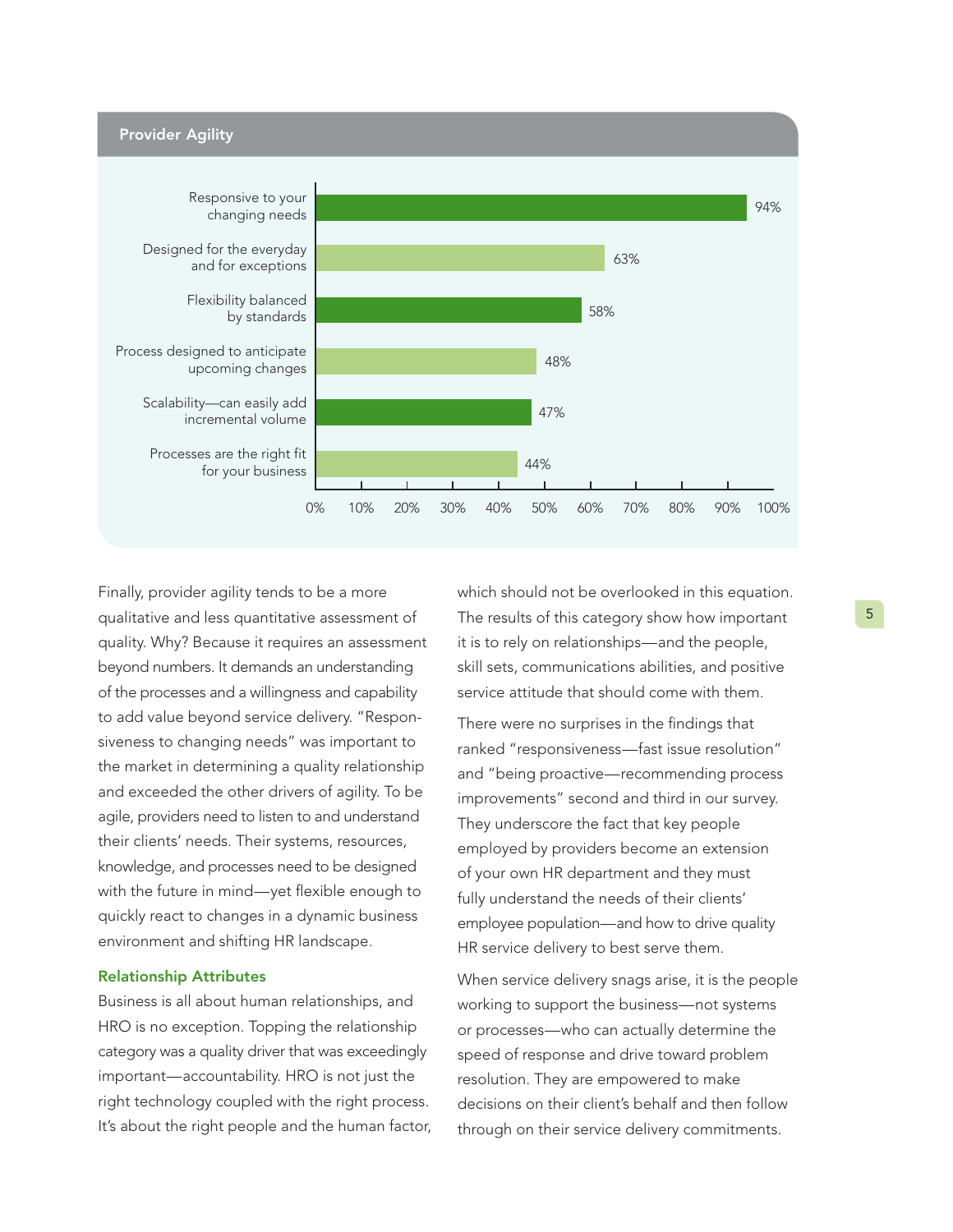Only people are capable of thinking ahead to anticipate service delivery issues, take the initiative to positively affect process improvement, or drive collaboration with everyone involved in delivering HR programs.

A quality relationship starts with provider team members knowing how to manage expectations realistically. They should act as an extension of an HR department but know the boundaries. While being good at listening and quickly responding to client concerns, they need to also demonstrate accountability and take responsibility for outcomes—all while not overpromising what cannot be delivered. In addition, an ideal team member brings new ideas to the table, thinks out of the box, and has a problem-solving attitude that best serves the needs of the client.



#### Three Additional Factors

In addition to the three top drivers of HRO quality, three other factors cited as important drivers in HRO quality included Product/Service, Implementation, and Standards/Compliance. Let's examine them in brief.

#### Product/Service

According to the research participants, Product/Service was characterized by feature/functionality set, ease of use/learning, and easy data/information access. Product and service attributes should be assessed prior to the engagement, through prototyping, usability testing, and evaluation of the existing installation.

#### Implementation

Implementation is always critical to success in any outsourcing engagement, and it scored fifth overall in our survey. Despite all the planning and mutual decision making, implementation timetables and delivery schedules can be a true test of a client relationship. A quality implementation was described as having projects completed on time, making smooth transitions, and "getting it right the first time."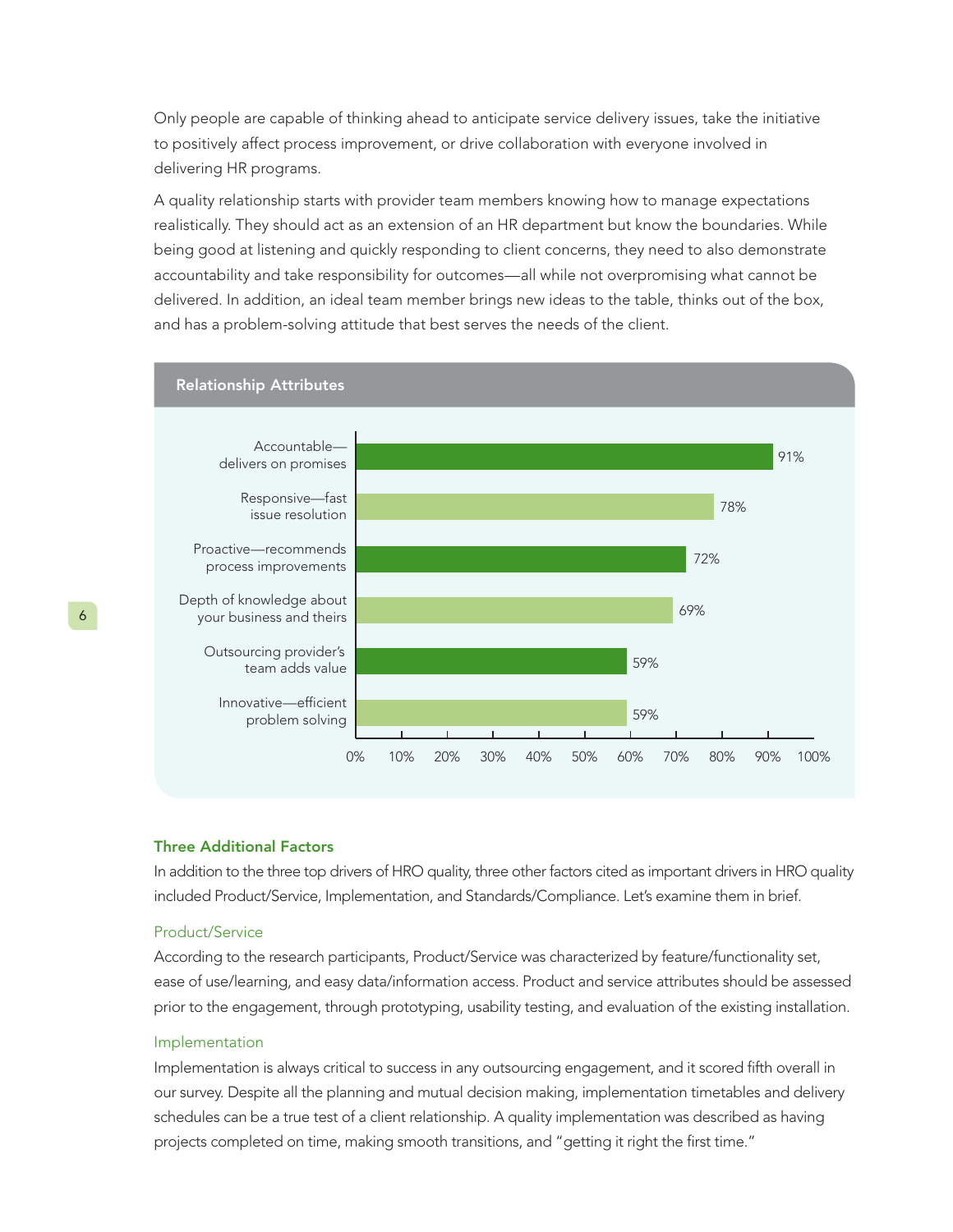With a high quality implementation, work is on schedule and the implementation team experiences smooth transitions in its day-to-day operations. New systems and processes are implemented correctly the first time and tightly integrated with other HR systems. When possible, implementations are staggered. This enables both client and provider to ensure that schedules are appropriate, transition plans are in place, and successes can be achieved and measured incrementally rather than in a "big bang."

### Standards/Compliance

The last key quality category highlighted in the research is that of the role of Standards/Compliance. Common definitions of HRO quality here include consistently passing regulatory audits, feeling secure about being within regulatory compliance, and providing ready access to documentation and reports. Quality initiatives cannot be relegated to the provider alone. Rather, working together with open communication and transparency, clients and providers should focus on enterprise-wide compliance,

corporate governance, and other financial controls to minimize risk while improving HR service delivery throughout the organization.

### A Framework for Measuring Quality

So far we've reviewed key drivers of quality HR service delivery. Now, let's take it one step further: How do you go beyond the SLA and determine metrics that are meaningful for your business? How do you measure results?

Begin with an agreed-upon definition of quality that will help determine the best metrics based on how HR service delivery quality is to be experienced by your employees and retirees. Don't focus on the details but on the anticipated customer experience that is to be created consistently over time. Next, map the six quality drivers (as outlined in this research) to your specific business. Then, describe the user/ customer experience associated with each driver and determine key ways to best measure each user/customer experience.

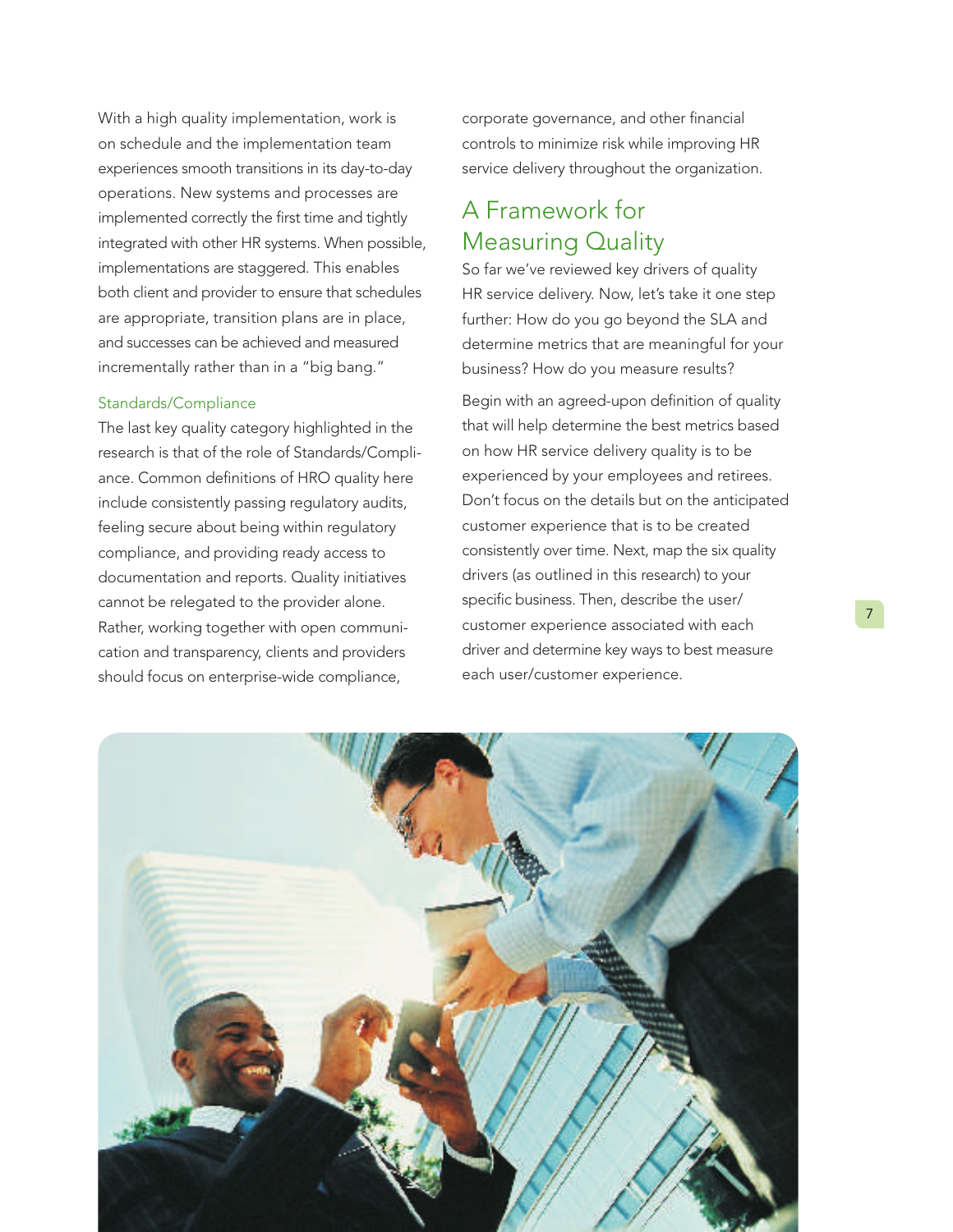#### Use the following framework to begin measuring quality:

The table below highlights the three top drivers of HRO quality (service delivery, provider agility, relationship), lists three key attributes for quality, and then provides examples of how HRO quality should be measured. For example, under key driver category "service delivery," the quality experience attribute "accuracy" could be measured by the "problem resolution turnaround time or the average number of telephone calls required to resolve a specific issue."

Determining how to best measure quality for an organization requires clients and providers to have an open and direct conversation during the yearly business planning process. Remember that key quality metrics should change over time as business requirements and HR programs evolve.

| Category                | <b>Quality Experience (top 3)</b>                                | <b>Quality Metrics*</b>                                        |
|-------------------------|------------------------------------------------------------------|----------------------------------------------------------------|
| <b>Service Delivery</b> | • Consistency of performance; no surprises<br>$\bullet$ Accuracy | • Number of errors/problems<br>• Problem resolution turnaround |
|                         |                                                                  | (average # calls required to resolve)                          |
|                         | • Fast, first-time problem resolution                            | • One and done rate                                            |
| <b>Provider Agility</b> | • Responsive to changing needs                                   | • Change order turnaround                                      |
|                         | • Processes designed for the everyday<br>and for exceptions      | • Number of change orders<br>implemented (in agreed timeframe) |
|                         | • Flexibility balanced by standards                              | • Non-standard process turnaround                              |
| Relationship            | • Accountability; deliver on promises                            | • Number of commitments/<br>deadlines met by provider          |
|                         | • Fast issue resolution                                          | • Percentage of inaccurate<br>responses/total                  |
|                         | • Proactive; recommend<br>process improvements                   | · Call response turnaround                                     |

#### Measuring the Quality Experience

\*Scored 3.5 or higher on 5-point scale

### The Role and Perception of "Gut Feel"

Most of the quality indicators discussed so far are quantitative in nature—and somewhat easier to measure. However, a number of research participants discussed how they experienced "gut feel" and the role that emotional decision making may have played in their overall satisfaction with their HRO provider and with their own service delivery initiatives. "Gut feel" can be described as an internal or intuitive reaction to a specific person, experience, or event and is not considered to be based on hard facts or tangible evidence.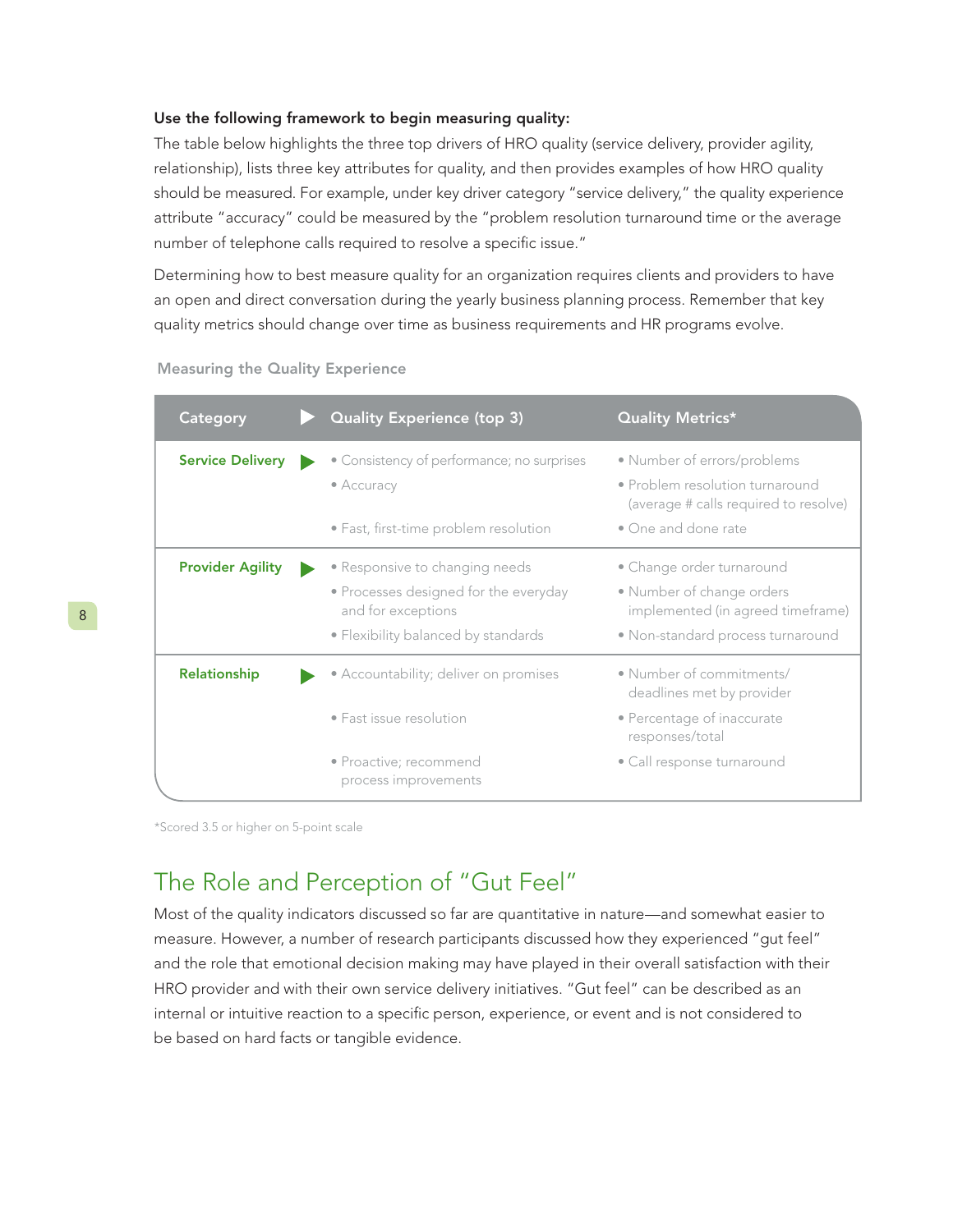

So, HR executives were asked: "As a quality indicator, how do you account for gut feel?" Although this is an intangible attribute, our research participants were able to define their perception of gut feel. The most commonly mentioned "gut feel" attributes were accountability, positive endorsement, and proactive problem resolution.

Although factors like attitude can be extremely hard to define, measure, or judge, they are important in determining success. When speaking about the role gut feel played in their rankings, several research participants expressed it as an overall feeling of partnership they get from their providers. Gut feel is often expressed at high levels in somewhat vague terms, but it can still be important in judging the overall quality of an HR service delivery engagement.

### Ask yourself the following five key questions to determine if your gut feel is mapped to the overall HRO experience:

- 1. When you think about your relationship with your HRO provider, do you get frustrated or concerned?
- 2. If all SLAs are met and quality metrics are at or near goal, are you still getting 25 e-mails a day from your employees seeking better service?
- 3. Compare today's situation to your past HR career experiences. Is the level of "noise" greater than normal?
- 4. Do you get a good feeling from those on your support team—and their actions, communications, and attitudes?
- 5. Do you feel that lines of communication are always open?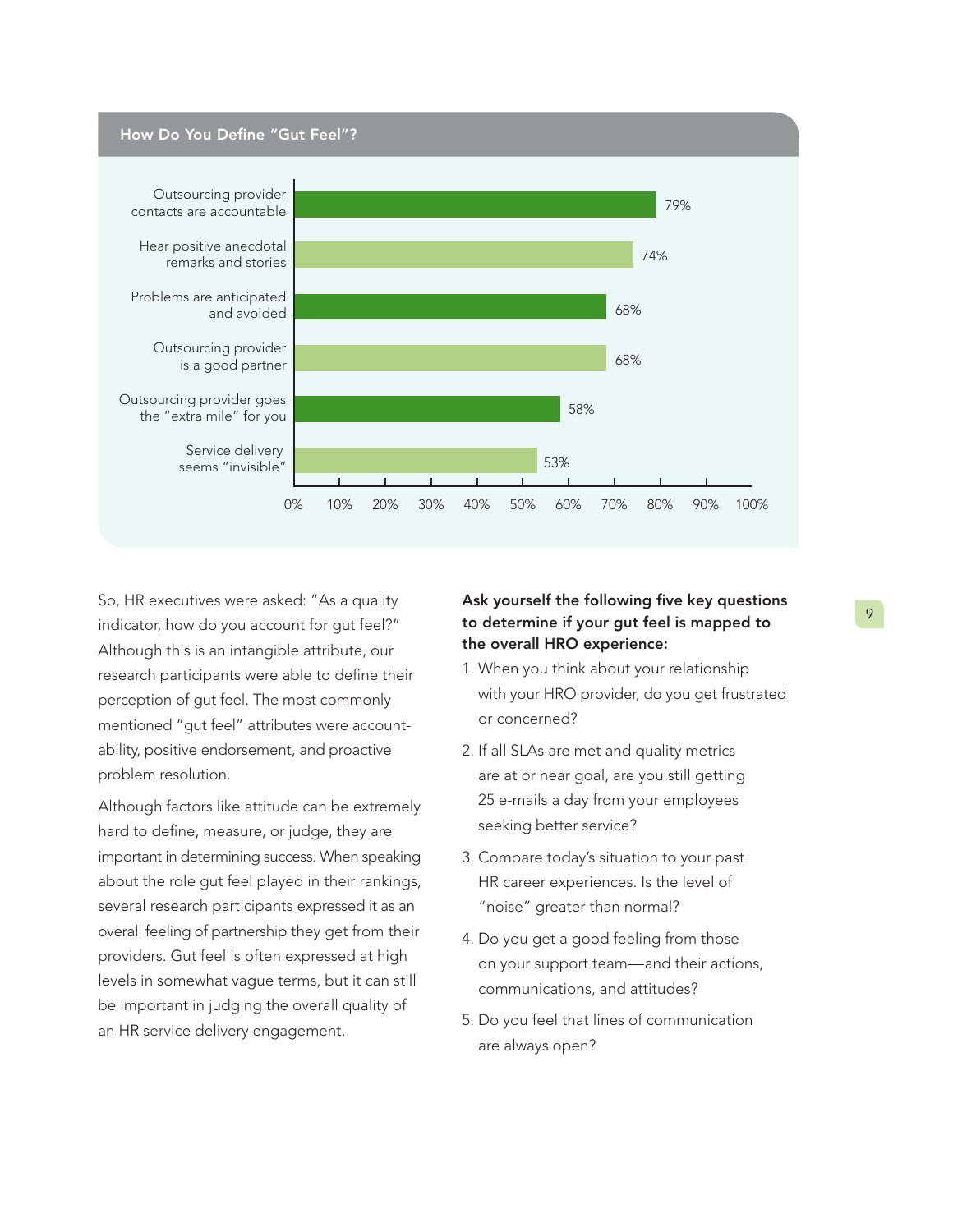## Strategic Considerations for Quality HR Service Delivery

There are a number of important factors that can support your efforts to build, deliver, and maintain quality HR service delivery to a diverse employee population. When navigating a course around a constantly evolving HR landscape, you should keep these key considerations in mind:



#### 1. Company drivers

Fully understand the critical role that the key quality drivers play in your own company—and how they impact your ability to drive quality HR service delivery throughout your organization.

#### 2. Domain expertise

Tap into the domain expertise of your service provider. Allow its staff to function as true business partners, not just as transaction processing specialists. Afford them an opportunity to positively impact your business.

#### 3. Defining success

Make sure that you and your service provider have a common definition of success in terms of quality. Agree on how you expect HR service delivery quality to be experienced by your employees and retirees throughout the year.

#### 4. Measuring quality

Reevaluate the role that SLAs play in determining the overall success of an HRO engagement and reassess current quality metrics and reporting. Ask your provider to share best practices on obtaining quality metrics.

#### 5. Ongoing dialogue

Work with your provider to maintain open communication and transparency regarding enterprise-wide compliance, governance, and financial controls. Together, you can assess the impact of regulations on your HR initiatives and mitigate risk.

#### 6. Value intuition

Don't discount "gut feel" as it can be an indicator of your overall feeling of partnership with your provider and ultimately the quality of your HR service delivery initiative.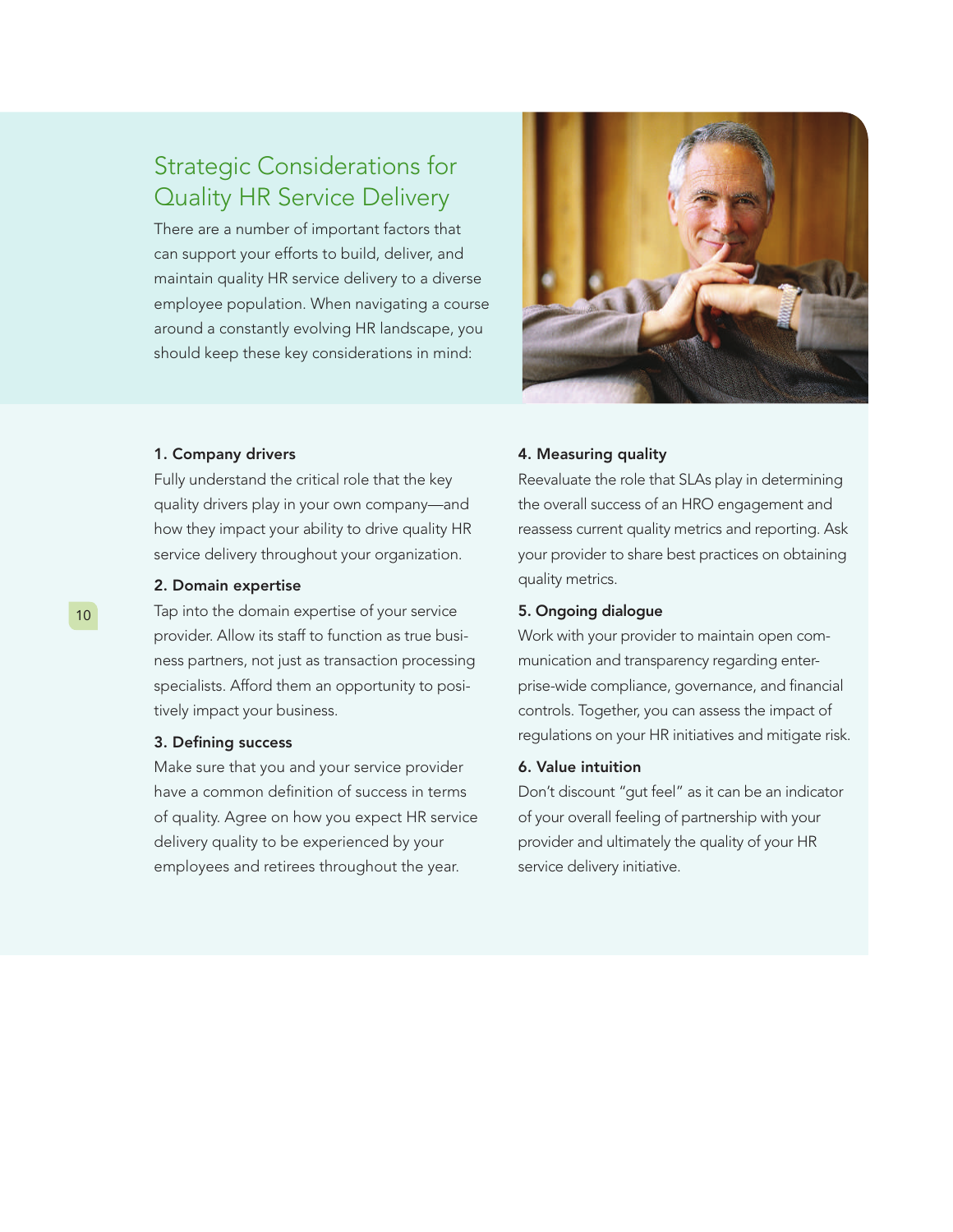## Achieving Quality through Standardization

In HRO, standardization efforts can be described as the ability for providers to design repeatable processes based on best practices. Simply put, standardization is the foundation for consistently delivering outstanding service.

For years, many employers focused on duplicating their existing processes when transitioning to an outsourced relationship. The demand was often for both customization and lower processing cost. But what about quality? As HRO engagements became increasingly complex, providers dedicated significant resources to deliver "customized solutions" for every client.

It is now understood that excessive customization drives variability into processes and increases the probability for error—all while driving up the cost of delivery for both the client and provider. Savvy HR executives and providers are realizing that standardization is all about consistency. For employers, that means knowing that HR policies and standards must be adopted across their organization. For providers, this translates into solutions and services, built around best practices, that still offer a level of configurability to meet client business requirements.

As the industry moves beyond second generation HRO, standardization will prove to be a key driver of quality as clients and providers work collectively to improve the consistency and predictability of their HR service delivery across the enterprise.

### Summary

In today's competitive business environment, the need for successful HR service delivery has become a priority for all companies. To improve HR effectiveness in providing quality services, companies are increasingly relying on their HRO providers to play a critical role in driving employee satisfaction, retention, and productivity.

HR organizations need to determine their own quality metrics and understand which quality drivers are most important to their businesses. These decisions should be made together with the assistance of HRO providers working to create an efficient and effective HR service delivery model for the entire organization.